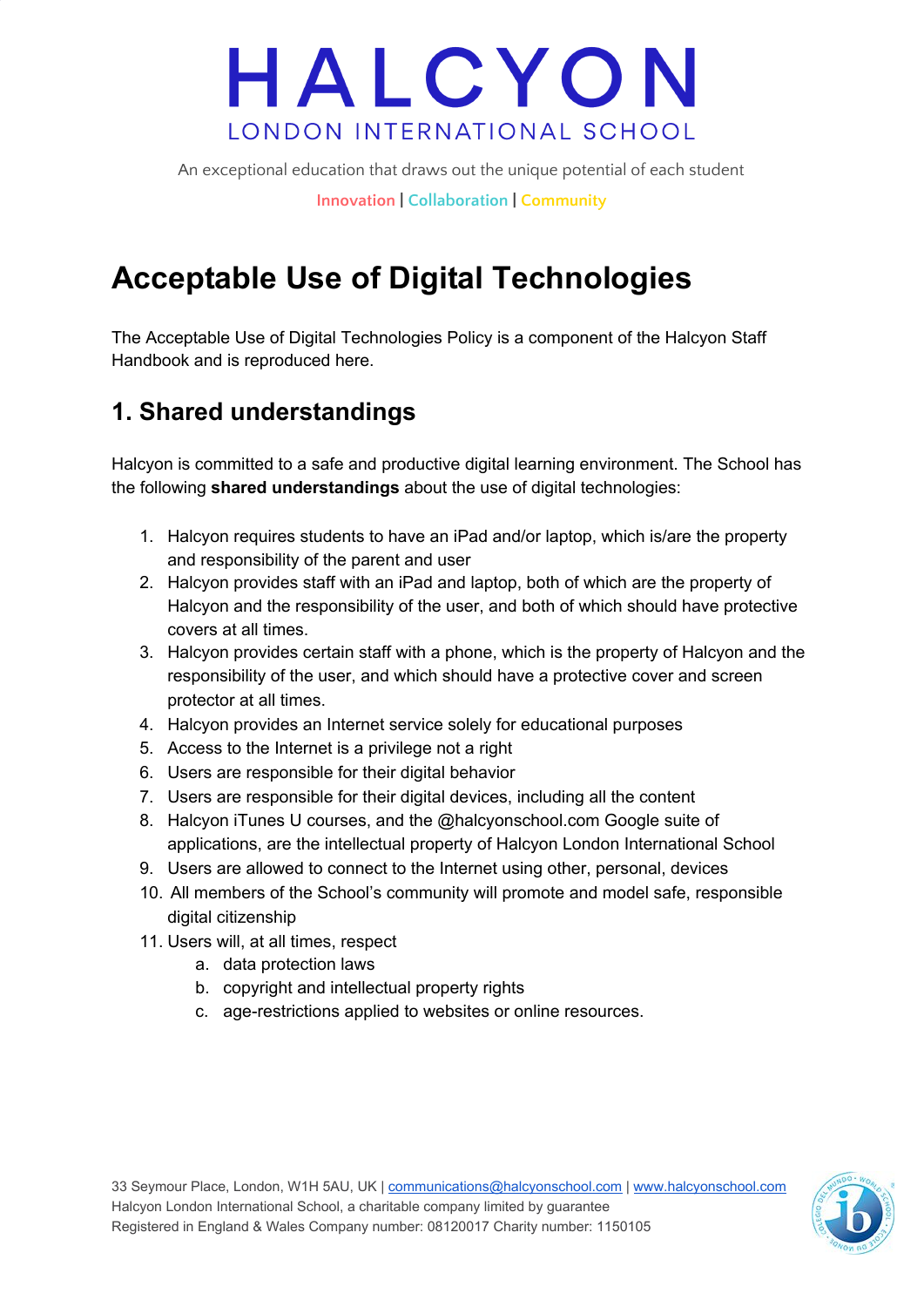An exceptional education that draws out the unique potential of each student

**Innovation | Collaboration | Community**

### **2. Acceptable Use Policy (AUP) - Staff**

Staff use of Halcyon London International School digital resources (digital devices and Halcyon Internet services) is bound by the following terms:

Staff will

- 1. use Halcyon London International School's equipment for Halcyon London International School teaching and/or learning and other lawful, appropriate activities.
- 2. use electronic resources in a way that reflects a professional duty of care for the community at Halcyon London International School.
- 3. respect security protocols and procedures, and will not disclose passwords or security information to anyone other than a technology leader at the school.
- 4. report immediately any activity that may concern student safety to an appropriate person within the Halcyon London International School such as the Designated Safeguarding Lead, Digital Leader or SLT Member.
- 5. ensure communications within the Halcyon London international community are respectful.
- 6. ensure data relating to Halcyon London International School is kept secure, and report any breach of data security.
- 7. model and promote digital citizenship within Halcyon London International School Community.
- 8. respect copyright and intellectual 'property' rights
- 9. have a password-protected (preferably with 2FA enabled) @halcyonschool.com Google account
- 10. use an @halcyonschool.com iTunes U account

Staff understand that Halcyon London International School may monitor the use of electronic resources to ensure compliance with this agreement. Staff acknowledge that Halcyon London International School has a right to intercept and monitor email, delete inappropriate materials and ultimately suspend an account if unauthorized or unlawful activity is taking place.

### **3. Internet Publishing**

Published information released in Halcyon's name must have relevance to normal professional activities. Where personal views are expressed a disclaimer stating that this is

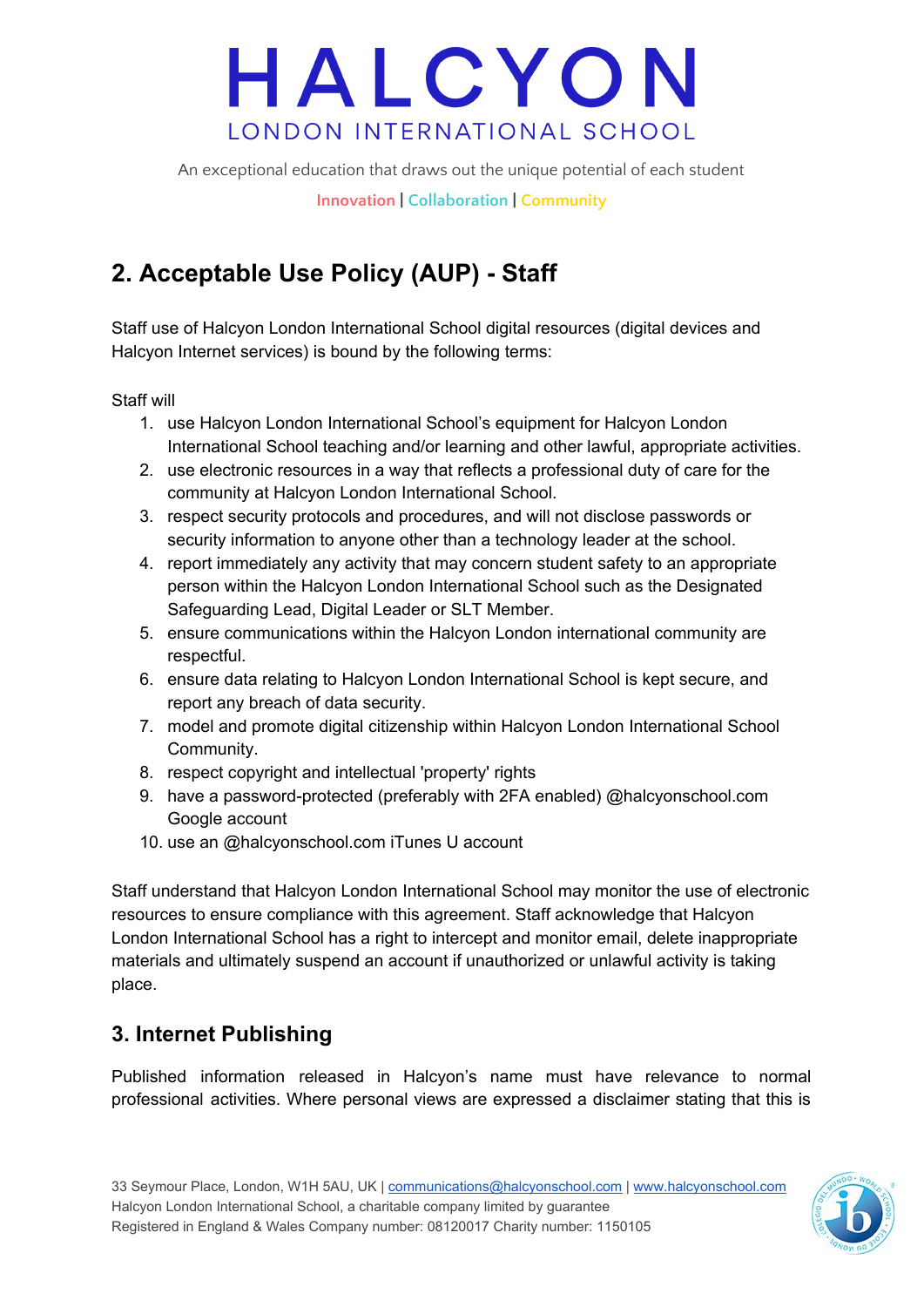An exceptional education that draws out the unique potential of each student

#### **Innovation | Collaboration | Community**

the case should be clearly added to all correspondence. Halcyon's intellectual property right and copyright must not be compromised when publishing on the internet. The publication of any material, and use the Halcyon name, should be authorised by the Communications & Marketing Coordinator and the Director.

The use of material reasonably considered to be offensive, or the access and/or distribution of any kind of offensive material, leaves an individual liable to disciplinary action, which could lead to dismissal.

Staff are permitted to use the internet for personal use but this should be kept to a minimum, should be appropriate and should not impact on the working day.

#### **4. Email**

Staff have @halcyonschool.com email accounts, available for the communication of matters directly concerned with the legitimate business of Halcyon. Employees should:

- a. fully comply with Halcyon's acceptable use policy
- a. fully comply with Halcyon's communication protocols
- b. ensure confidential emails are distributed and protected appropriately
- c. not circulate defamatory information, either within Halcyon or to i. external users
- d. not offer or sign any contract transmitted by email.

Halcyon will not tolerate the use of the email system for unofficial or inappropriate purposes, including:

- e. any messages that could constitute bullying, harassment or other detriment;
- f. personal use (e.g. social invitations, personal messages, chain letters or other private matters);
- g. on-line gambling;
- h. accessing or transmitting pornography;
- i. transmitting copyright information and/or any software available to the user; or
- j. posting confidential information about other employees, Halcyon or other students, their families or suppliers.

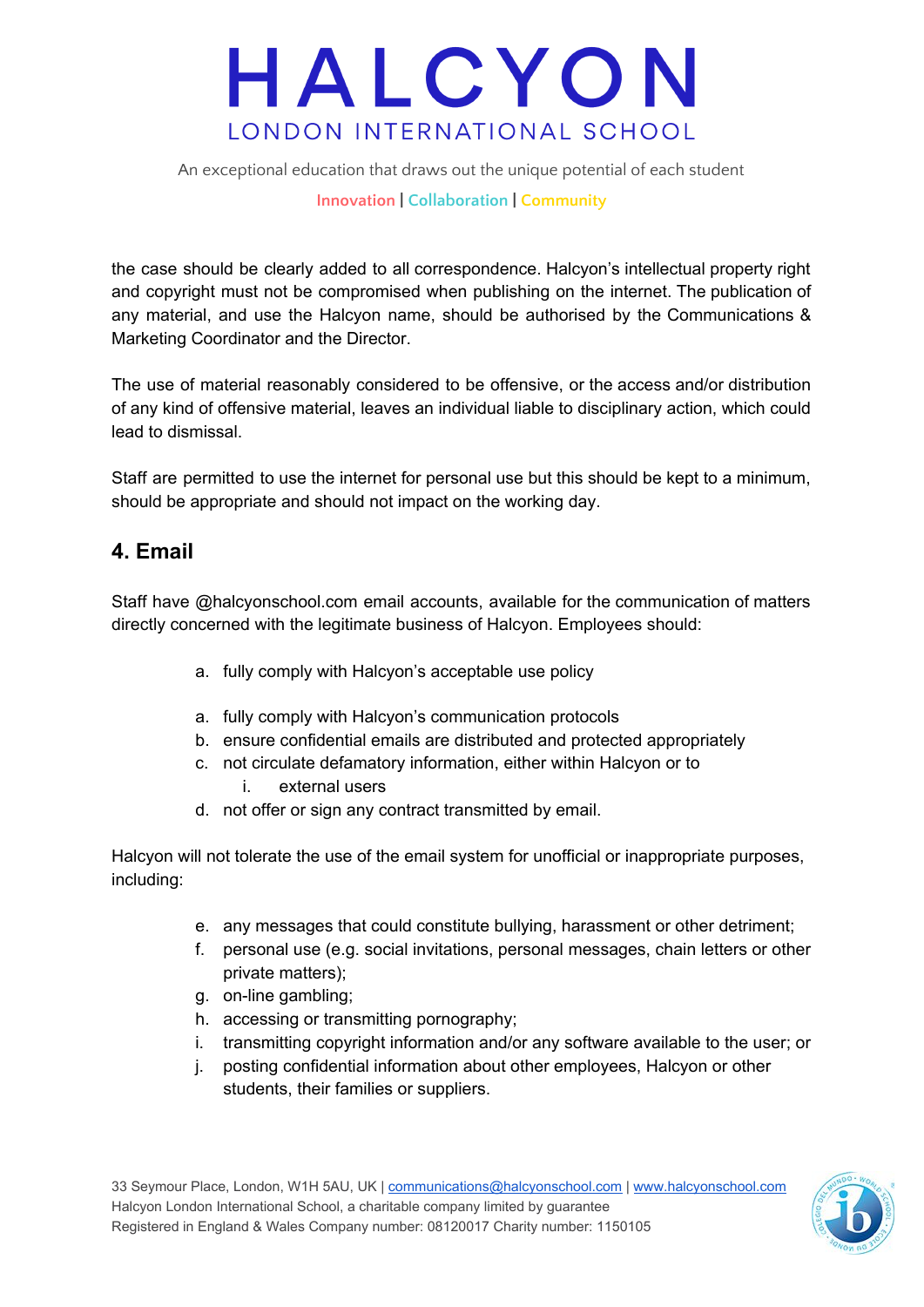An exceptional education that draws out the unique potential of each student

**Innovation | Collaboration | Community**

Unauthorised or inappropriate use of the email system may result in disciplinary action which could include summary dismissal.

#### **5. Monitoring Email and Internet**

The School reserves the right to monitor all email/internet activity by staff for the purposes of ensuring compliance with the School's policies and procedures, and of ensuring compliance with the relevant regulatory requirements. This includes monitoring of any additional accounts you may be requested to set up for the purposes of performing your work tasks, which are subject to the same rules as your work email account.

Staff consent to the monitoring of their internet use, email and Google applications. Information acquired through such monitoring may be used as evidence in disciplinary proceedings.

#### **6. Social Media**

Any issue or material that could identify the School or anyone affiliated with the School including parents, students, staff, volunteers and friends of the School, must always comply with the Halcyon Acceptable Use Policies.

Work-related matters must not be placed on social media at any time either during or outside of working hours without the prior permission of the Director.

Staff may not open, or use, social media accounts in the Halcyon name without prior approval from the Director.

#### **7. Virus Protection**

Staff should take all reasonable precautions to ensure that their Halcyon devices are not compromised by a virus. This expressly includes the prohibition of unauthorised (or pirated or unofficial) applications or software from any source.